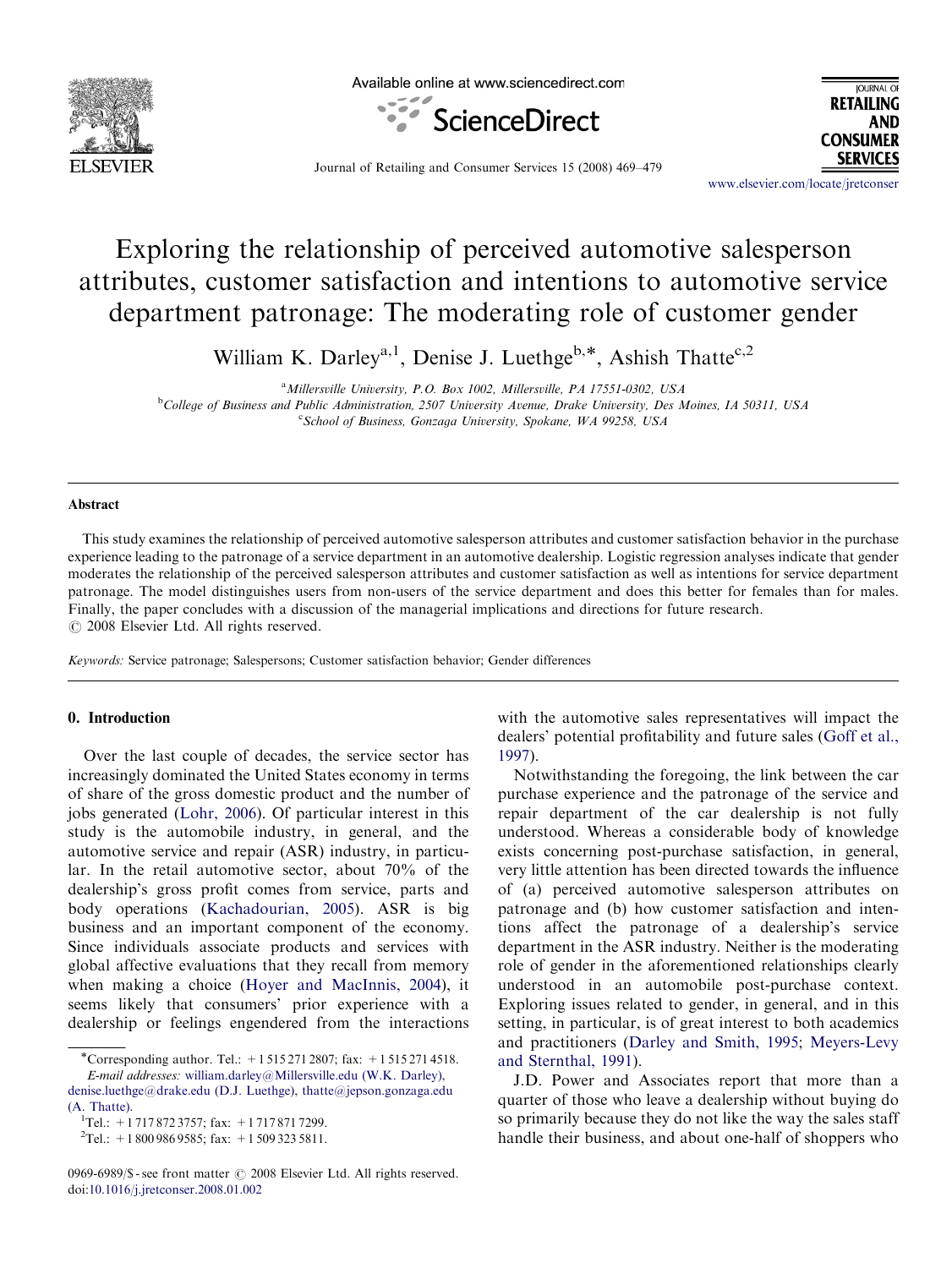leave a dealership unhappy with their sales experience do not buy from another dealer selling the same brand [\(Automotive News, 2003, p. 50\)](#page--1-0). This reflects the important role of sales people in the automobile industry and their potential impact on service department patronage. Thus, salespeople serve as an important link between the manufacturer and the consumer, and their perceived attributes should influence customer satisfaction and future sales.

Further complicating the choice decision is the likely moderating role of gender in the car purchase and postpurchase experience. Gender has been found to be an important predictor of differential service evaluations [\(Iacobucci and Ostrom, 1993](#page--1-0)) and a critical variable in the segmentation process ([Darley and Smith, 1995](#page--1-0); [Arnold](#page--1-0) [et al., 2004, pp. 511–512\)](#page--1-0). In addition, anecdotal evidence suggests that women and men perceive the automobile marketplace differently. Industry research by Ford Motor Company indicates that women influence 80% of automobile purchases, and further research by the National Institute for Automotive Service Excellence states that between 65% and 80% of automotive service customers are women ([http://www.vmrintl.com/Ref\\_art/women\\_buy.](http://www.vmrintl.com/Ref_art/women_buy.htm) [htm\)](http://www.vmrintl.com/Ref_art/women_buy.htm). Thus, gender is certainly a relevant variable for inclusion in future research in the automotive service area. However, few academic studies have examined the role of gender in the car purchase and post-purchase situation.

This study examines (a) the relationships of perceived salesperson attributes, perceived dealer attributes, customer satisfaction and intentions to recommend to a friend or relative to service department patronage and (b) the moderating role of gender in the aforementioned relationships in the post-purchase process. Sales managers and salespeople should find this study interesting and beneficial because women are important influencers and purchasers of this particular product, and because customer equity feelings toward the new automotive salesperson have yet to be fully explored. Also, a study of service department patronage should add to our knowledge of the service sector.

#### 1. Conceptualization

## 1.1. Perceived salesperson attributes, customer satisfaction and intentions to recommend

Several studies have examined the importance that consumers place on salesperson attributes in the retail industry (see, for example, [Hawes et al., 1993](#page--1-0)) and have investigated the effects of salesperson attributes on satisfaction and patronage intentions (see, for example, [Grewal and Sharma, 1991](#page--1-0); [Humphreys and Williams,](#page--1-0) [1996\)](#page--1-0). [Darian et al. \(2001\)](#page--1-0) found that the salesperson's respect for consumer knowledge and responsiveness are important salesperson attributes that impact consumer patronage intentions. The salesperson was found to be one of the underlying factors important to customer satisfaction [\(Anselmsson, 2006](#page--1-0); [Grewal and Sharma, 1991](#page--1-0)). Also, significant positive correlations between salesperson interpersonal process and the consumer's overall satisfaction have been reported ([Humphreys and Williams, 1996\)](#page--1-0). Hence, it is reasonable to conclude that salesperson attributes impact service quality, and that service quality will affect consumer satisfaction [\(Foster and Cadogan,](#page--1-0) [2000;](#page--1-0) [Lambert et al., 1997;](#page--1-0) [Mittal and Kamakura, 2001](#page--1-0); [Sharma, 1997;](#page--1-0) [Sivadas and Baker-Prewitt, 2000](#page--1-0)).

Sales force behavior can have a significant effect on perceived customer satisfaction ([Grewal and Sharma,](#page--1-0) [1991\)](#page--1-0). In fact, in a national sample of new car purchasers, [Goff et al. \(1997\)](#page--1-0) find that the salesperson's selling orientation–customer orientation (SOCO) affects not only customer satisfaction with the salesperson and the car dealer, but indirectly, satisfaction with the product and the manufacturer. Thus, consumer product satisfaction may be affected through indirect peripheral influence routes such as interaction with the salesperson [\(Petty et al., 1983;](#page--1-0) [Goff](#page--1-0) [et al., 1997](#page--1-0)).

[Blackwell et al. \(2006\)](#page--1-0) and [Sivadas and Baker-Prewitt](#page--1-0) [\(2000\)](#page--1-0) note that satisfaction leads to future intentions. In fact, research by [Grace and O'Cass \(2004\)](#page--1-0) shows that store service provision is positively related to customer satisfaction, which in turn, is positively related to repatronage intentions. Satisfaction with the salesperson also leads to increased positive word-of-mouth publicity ([Day et al.,](#page--1-0) [1981\)](#page--1-0), and satisfaction impacts the likelihood of recommending the salesperson to friends and family ([Johnson](#page--1-0) [et al., 2002](#page--1-0)). Satisfied customers are more likely to be repeat customers and are valuable messengers for reaching new prospects and increasing profitability [\(Blackwell et al.,](#page--1-0) [2006;](#page--1-0) [Reichheld, 2006;](#page--1-0) [Reichheld et al., 2000](#page--1-0)). Favorable behavioral intentions are associated with a service provider's ability to get its customers to (a) say positive things about them, (b) recommend them to other consumers, (c) remain loyal to them, and (d) spend more with the company ([Zeithaml et al., 1996;](#page--1-0) [Cronin et al., 2000](#page--1-0); [Reichheld, 2006\)](#page--1-0). Thus, customer satisfaction in the automobile industry may be expressed not only in the form of actual patronage of a dealer's service department but may have as important antecedents the willingness to use the service again, increased word-of-mouth, and willingness to recommend the service [\(Grewal and Sharma,](#page--1-0) [1991;](#page--1-0) [Cronin et al., 2000\)](#page--1-0).

Customer perceptions of interpersonal service quality have a direct effect on patronage intentions [\(Baker et al.,](#page--1-0) [2002\)](#page--1-0). Buyer equity perceptions and degree of fulfilment of expectations influence purchase satisfaction and act to enhance intentions to deal with the salesperson again [\(Oliver and Swan, 1989;](#page--1-0) [Swan and Oliver, 1991\)](#page--1-0), as well as retail patronage intentions ([Darian et al., 2001, 2005\)](#page--1-0). Further, [Oliver and Swan \(1989\)](#page--1-0) and others report that the customer's perception of the salesperson's efforts have a positive influence on their post-purchase satisfaction with the product [\(Sharma, 1997;](#page--1-0) [Grewal and Sharma, 1991\)](#page--1-0). Also, perception of equity by the consumer is said to